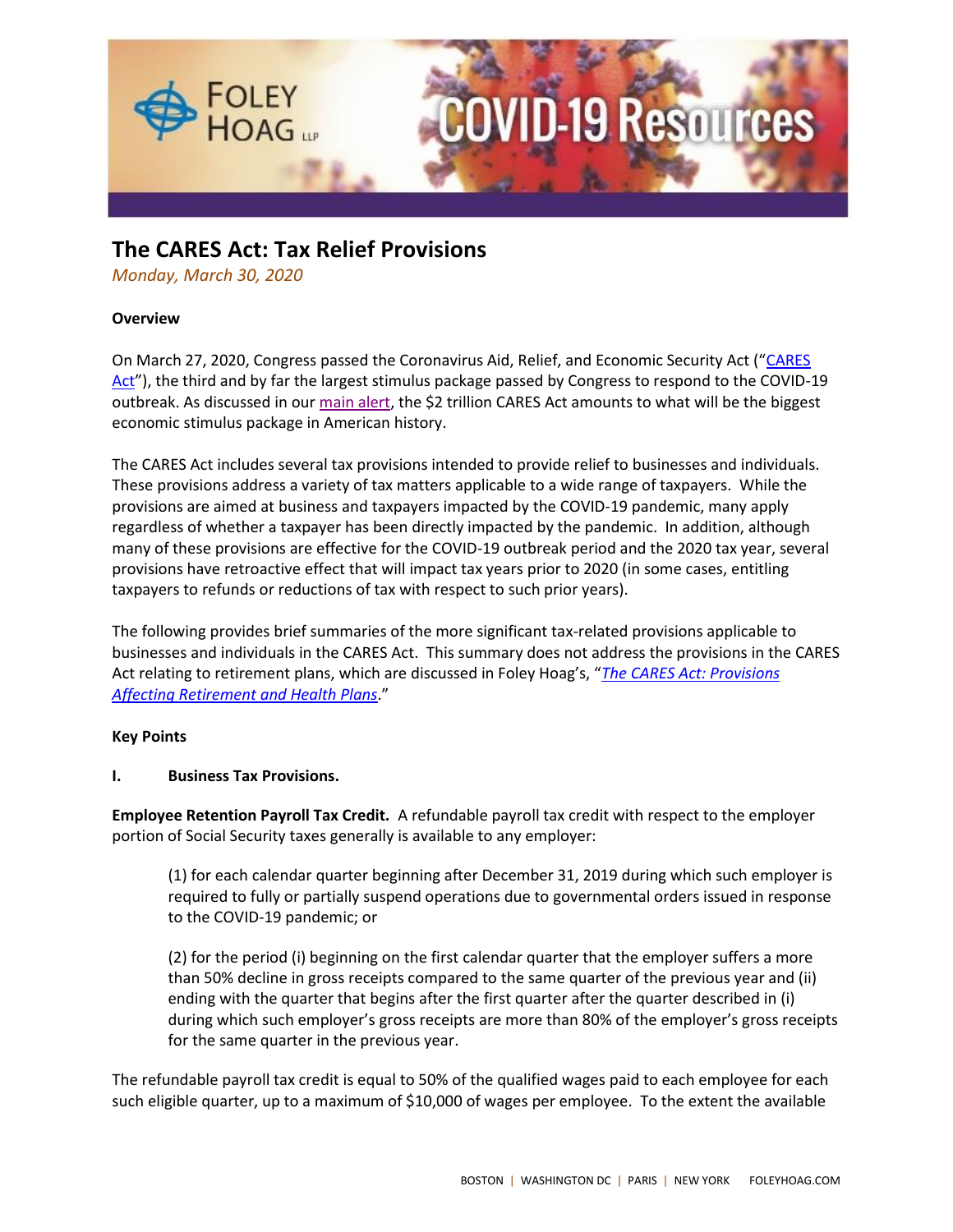payroll tax credit exceeds the amount of the employer portion of Social Security taxes that would otherwise be payable for the quarter, such excess shall be treated as an overpayment by the employer and shall be refunded, on a tax-free basis, to the employer.

For employers with more than 100 employees, "qualified wages" generally are wages that the employer pays employees who are not providing services due to the suspension of the business or a drop in gross receipts. For employers with 100 or fewer employees, all wages paid to employees during the applicable period of a suspension of business or a drop in gross receipts generally are qualified wages. For this purpose, qualified wages also include certain health plan expenses. The refundable payroll tax credit only applies to qualified wages paid after March 12, 2020 and before January 1, 2021.

An employer that receives a small business loan pursuant to the Paycheck Protection Program under Section 1102 of the CARES Act (such loans referred to herein as "Stimulus Loans") is not eligible for this refundable payroll tax credit. (The Stimulus Loan program is discussed in more detail in Foley Hoag's "*[COVID-19 Relief Loans for Small Businesses](https://foleyhoag.com/publications/alerts-and-updates/2020/march/covid19-relief-loans-for-small-businesses)*." The CARES Act directs the Secretary of the Treasury to issue guidance relating to various aspects of the implementation of the refundable payroll tax credit, including advance payments of such credit and the recapture of any such credit when the employer subsequently receives a Stimulus Loan.

**Employer Payroll Tax Deferral.** Effective as of March 27, 2020, employers (including self-employed individuals) may defer the employer portion of Social Security taxes due between the enactment of the CARES Act and January 1, 2021. Employers will have until Dec. 31, 2021 to pay half of the amount deferred and until Dec. 31, 2022 to pay the remaining half. An employer that receives any loan forgiveness with respect to a Stimulus Loan under Section 1106 or Section 1109 of the CARES Act is not eligible for this tax deferral. Guidance has not yet been issued to clarify the mechanics and timing of any payment of payroll taxes that were deferred prior to any disqualifying loan forgiveness, including whether interest or penalties would be imposed on such previously unpaid payroll taxes.

**Loan Forgiveness for Stimulus Loans.** As described in more detail in Foley Hoag's "*[COVID-19 Relief](https://foleyhoag.com/publications/alerts-and-updates/2020/march/covid19-relief-loans-for-small-businesses)  [Loans for Small Businesses](https://foleyhoag.com/publications/alerts-and-updates/2020/march/covid19-relief-loans-for-small-businesses)*," the CARES Act created the Stimulus Loan program for small businesses. The CARES Act provides that Stimulus Loans made pursuant to this program may be partially or wholly forgiven and further provides that the forgiveness of such loans will not result in taxable cancellation of indebtedness income to the borrower. However, as described above under "**Employee Retention Payroll Tax Credit**," an employer that receives a Stimulus Loan is not eligible for the employee retention payroll tax credit. In addition, as described above under "**Employer Payroll Tax Deferral**," an employer that receives any loan forgiveness with respect to a Stimulus Loan is not eligible for the employer payroll tax deferral.

**Increase in Deductible Portion of Business Interest.** For tax years beginning in 2019 and 2020, the portion of business interest that may be deducted has been increased from 30% to 50% of adjusted taxable income. Additionally, for tax years beginning in 2020, taxpayers may elect to use their 2019 adjusted taxable income (adjusted in the event of a short 2020 tax year) for purposes of calculating the amount of their deductible business interest. For partnerships, the modification to the business interest limitation does not apply to tax years beginning in 2019; however, unless a partner elects otherwise, 50% of any excess business interest expense allocated to the partner for such a tax year will be treated as business interest paid by the partner that is not subject to any adjusted taxable income limitation and the remaining 50% will be subject to the usual limitations.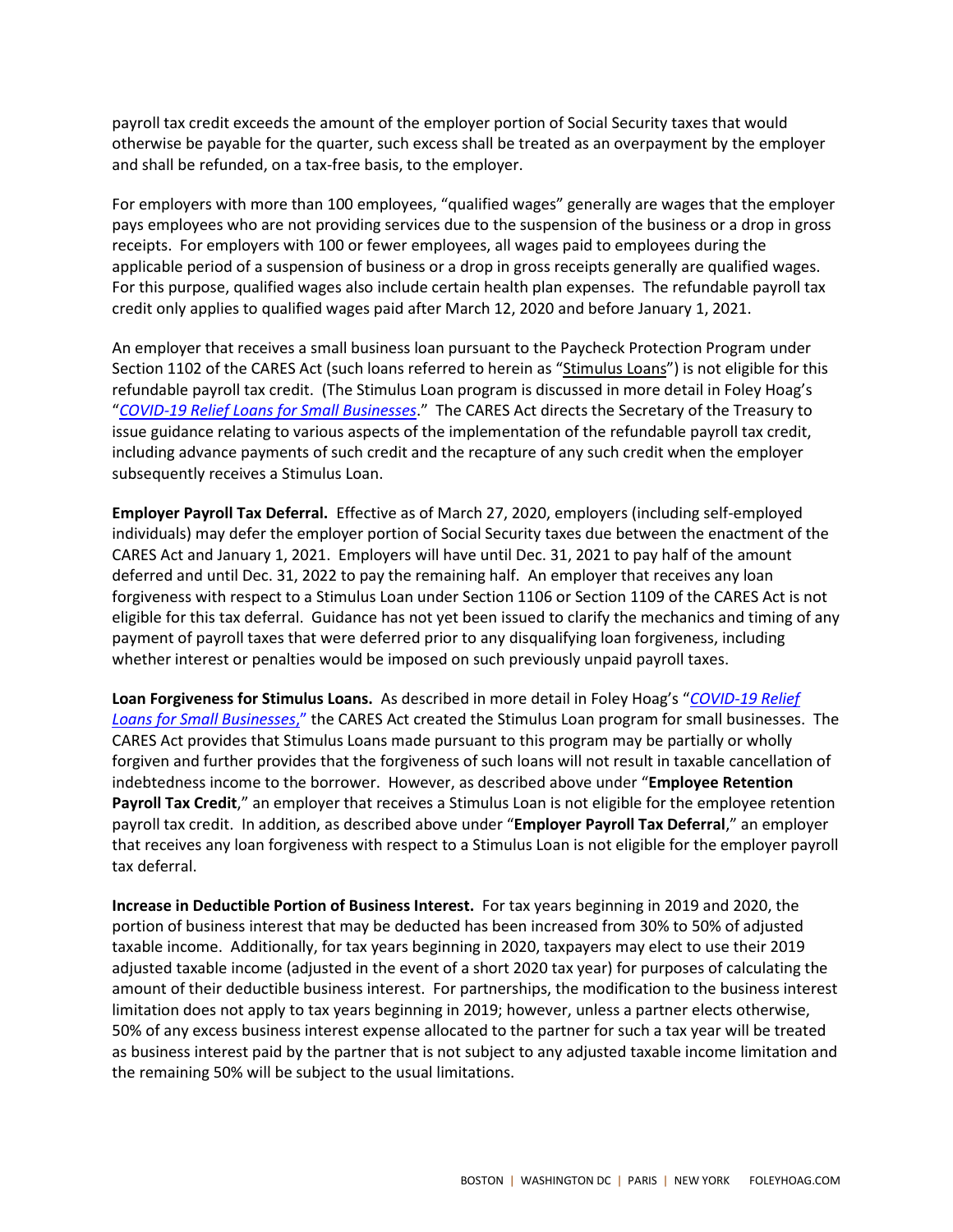**Net Operating Losses Limitation Lifted and Limited Carryback Permitted.** The 80% taxable income limitation on the use of net operating losses ("NOLs") has been temporarily suspended to allow most businesses to use NOLs to offset 100% of their taxable income for tax years beginning in 2018, 2019 and 2020. For tax years beginning after 2020, NOLs are again subject to the 80% taxable income limitation. Additionally, the prohibition on the carryback of NOLs has been temporarily suspended to allow the carryback of NOLs arising in a tax year beginning in 2018, 2019 or 2020 to each of the five years preceding the tax year in which the NOLs arise. As a result, qualifying businesses may amend applicable prior year tax returns to obtain a tax refund from the carryback of 2018, 2019 and 2020 NOLs. The CARES Act also addresses the interaction of these new NOL rules with the deemed repatriation tax under Section 965 of the Internal Revenue Code.

**Modification of Loss Limitations for Non-Corporate Taxpayers**. Previously, non-corporate taxpayers (*i.e.*, pass-through entities and sole proprietorships) were not allowed a deduction for "excess business losses" pursuant to Section 461 of the Internal Revenue Code. The CARES Act provides that for the 2020 tax year, such taxpayers may deduct such losses.

**Exclusion for Certain Employer Payments of Student Loans**. The exclusion from an employee's taxable income for up to \$5,250 of employer-provided educational assistance has been expanded to include an employer's payments made after March 27, 2020 and prior to January 1, 2021 on certain qualified education loans of the employee that were incurred for the employee's education. The payments must be made in accordance with the general requirements for employer-provided educational assistance programs, including (but not limited to) payments being made according to a written plan and not in lieu of other consideration provided by the employer. The payments can be made to either the employee or the employee's lender. Any payments made by the employer will be deductible as a business expense; however, employees may not deduct any interest paid by the employer.

**Accelerated Deduction for Certain Facilities Improvements.** As described in more detail in Foley Hoag's "*[What the Real Estate Sector Needs to Know about the CARES Act](https://www.foleyhoag.com/-/media/a86005d8fba242d9bfbf0b606a76fe20.ashx)*," the CARES Act fixes a technical error in the Tax Cuts and Jobs Act of 2017 (the "TCJA") regarding bonus deprecation as it applies to certain "qualified improvement properties" (which generally relates to certain aspects of non-residential real property). With this correction, taxpayers may now immediately deduct expenses for improvements to "qualified improvement properties." These changes apply retroactively, so taxpayers may file amendments to claim the deductions for tax years beginning in 2018 and 2019.

**Modification of Credit for Prior Year AMT Liability.** The TCJA eliminated the corporate alternative minimum tax ("AMT"), and AMT credits ("AMTCs") generated before the TCJA generally could be carried forward and refunded in tax years beginning in 2018 through 2021, subject to limitations in each year. Under the CARES Act, a corporation with an outstanding AMTC may now claim a full refund of this amount in 2019, or make an election to claim the refund for 2018. If a corporation elects to claim a refund of their outstanding AMTC in 2018, they must file an application with the Secretary of the Treasury (or the Secretary's delegate) by December 31, 2020. The CARES Act requires that such applications be processed within 90 days of filing.

**Charitable Contributions by Corporations.** For corporations, the deduction for charitable contributions generally is limited to an amount equal to 10% of the corporation's taxable income. For the 2020 tax year, the CARES Act permits corporations to deduct the amount of any "qualified contributions" to the extent that the aggregate of such contributions by the corporation does not exceed the excess of 25% of the corporation's taxable income over the amount of all other charitable contributions so allowed, with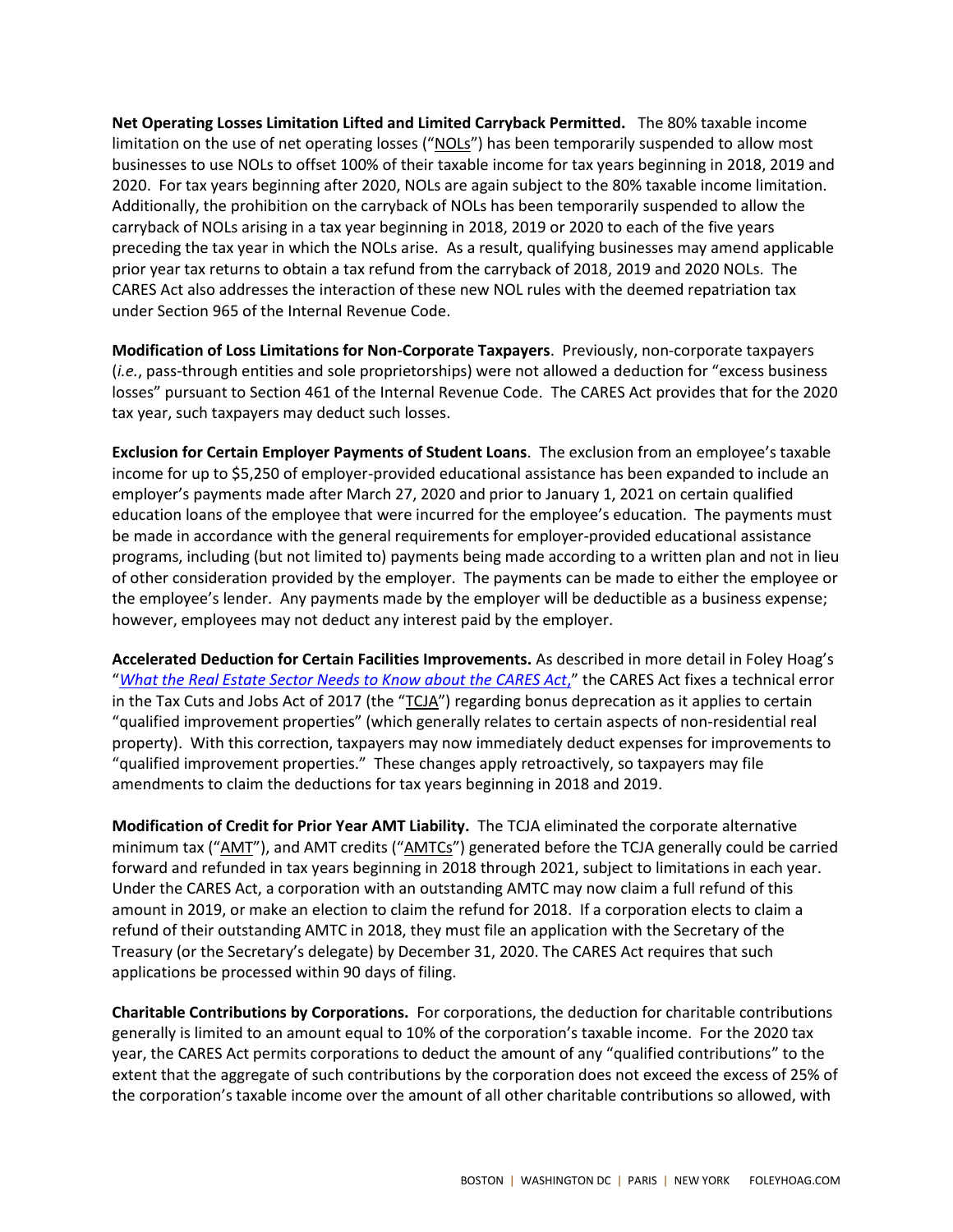any excess generally being eligible for a 5 year carryover. To be a "qualified contribution," the contribution generally must be made in cash to a qualifying organization and must not be for the establishment or maintenance of an existing donor advised fund or be attributable to a contribution carryover from a prior year.

## **II. Individual Tax Provisions.**

**"Recovery Rebates" for Individuals.** Certain eligible individuals (other than dependents, nonresident aliens, estates or trusts) will receive a "recovery rebate" of up to \$1,200 for adult individuals and up to \$2,400 for adult individuals filing a joint return, plus an additional \$500 for each qualifying child under the age of 17. Eligibility for the recovery rebate will begin to phase out to the extent the adjusted gross income ("AGI") of individuals exceeds \$112,500 for individuals filing as a head of household, \$150,000 for married individuals filing a joint return, and \$75,000 for all other individuals (including single filers). Determinations of AGI for this purpose will be made based on the individual's AGI reported on their 2019 income tax return (or 2018 income tax return if the 2019 income tax return is not available).

The "recovery rebate" payments, in fact, are an advance payment of a 2020 refundable tax credit. As such, individuals who exceed the phase out amounts in 2019 or 2018, as applicable, but are below the phase out amount in 2020 will receive the payment in the form of a refundable tax credit on their 2020 tax return.The recovery rebates will not be taxable income for federal tax purposes. In addition, it appears that individuals who receive a recovery rebate (based on 2019 or 2018 income tax returns, as applicable) but ultimately have an AGI in excess of the phase out amounts for 2020 may not be required to return any portion of a recovery rebate received.

If an eligible individual filed a federal income tax return in 2018 or 2019, payment processing will be based on payment or address information already on file with the IRS. Electronic payments will be automatic and made to an account the individual authorized for the 2018 tax year or later. The CARES Act provides the IRS with additional tools to locate and provide rebates to low-income seniors who normally do not file a tax return by allowing the IRS to rely on other information, such as the Form SSA-1099, Social Security Benefit Statement. However, seniors (as well as other non-filers) are encouraged to file a 2019 tax return to ensure they receive their recovery rebate as quickly as possible. Treasury Secretary Mnuchin has also indicated that there will be a Web-based portal for non-filers to submit the information needed to receive a recovery rebate. In addition, the CARES Act instructs the IRS to engage in a public campaign to alert all individuals of their eligibility for the rebate and how to receive it if they have not filed either a 2019 or 2018 tax return.

**Charitable Contributions by Individuals.** For the 2020 tax year, individuals who elect not to itemize deductions may claim a deduction of up to \$300 for certain "qualified contributions." To be a "qualified contribution," the contribution generally must be made in cash to a qualifying organization and must not be for the establishment or maintenance of an existing donor advised fund or be attributable to a contribution carryover from a prior year.

In addition, for individuals, the deduction for charitable contributions generally is limited to 50% of the individual's AGI. For the 2020 tax year, the CARES Act permits individuals to deduct the amount of any "qualified contribution" to the extent that the aggregate of such contributions by the individual does not exceed the excess of 100% of the individual's adjusted gross income (as defined for this purpose) over the amount of all other charitable contributions so allowed, with any excess generally being eligible for a 5 year carryover.